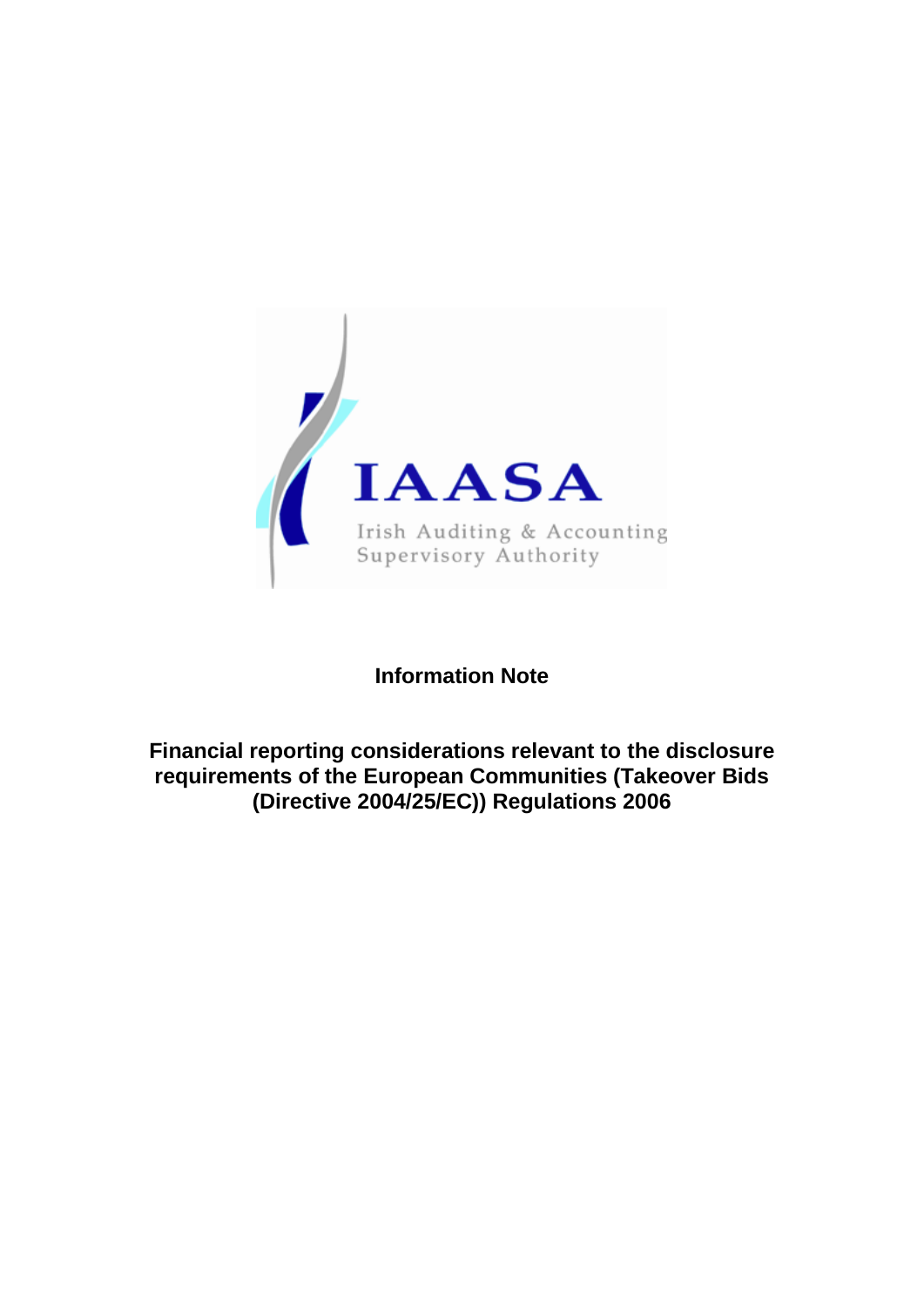## **Information Note**

### **Financial reporting considerations relevant to the disclosure requirements of the European Communities (Takeover Bids (Directive 2004/25/EC)) Regulations 2006**

#### **1. Context for, and purpose of, this Information Note**

The European Communities (Takeover Bids (Directive 2004/25/EC)) Regulations 2006 ('the Takeover Regulations')<sup>1</sup> requires disclosure in the Directors' Report, by reference to the end of the financial year concerned, of certain information regarding the following:

- (a) the structure of the company's capital;
- (b) any restrictions on the transfer of securities in the company;
- (c) details of significant direct or indirect holdings of securities in the company;
- (d) details of securities carrying special rights with regard to control of the company;
- (e) details as to how certain rights are exercisable regarding employees' share schemes;
- (f) any restrictions on voting rights;
- (g) any agreements between shareholders that may result in restrictions on the transfer of securities or on voting rights;
- (h) any rules which the company has in force concerning appointment and replacement of directors or amendment of the articles of association;
- (i) the powers of the company's directors;
- (j) significant agreements that take effect, alter or terminate upon a change of control of the company following a bid, and the effects of any such agreements; and
- (k) any agreements between the company and its directors or employees providing for compensation for loss of office or employment that occurs because of a bid.

During the course of its financial reporting review activity, the Irish Auditing & Accounting Supervisory Authority ('IAASA') has identified a number of instances in which the required disclosures have not been provided by equity issuers.

The purpose of this Information Note is, therefore, to draw to the attention of the directors of those companies coming within IAASA's financial reporting review remit the requirements applying in this area, thereby assisting them to ensure compliance with their disclosure obligations.

#### **2. Relevant legislative provisions**

**.** 

The Takeover Regulations give effect to Directive 2004/25/EC of the European Parliament and of the Council of 21 April 2004 on Takeover Bids.

Regulation 21(2) of the Takeover Regulations require that the Director's Report of a company which has securities admitted to trading on a regulated market in the financial year in question shall contain specified information by reference to the end of the financial year concerned. The specific information is set out in Regulation 21(2).

<sup>1</sup> Available at http://www.irishstatutebook.ie/2006/en/si/0255.html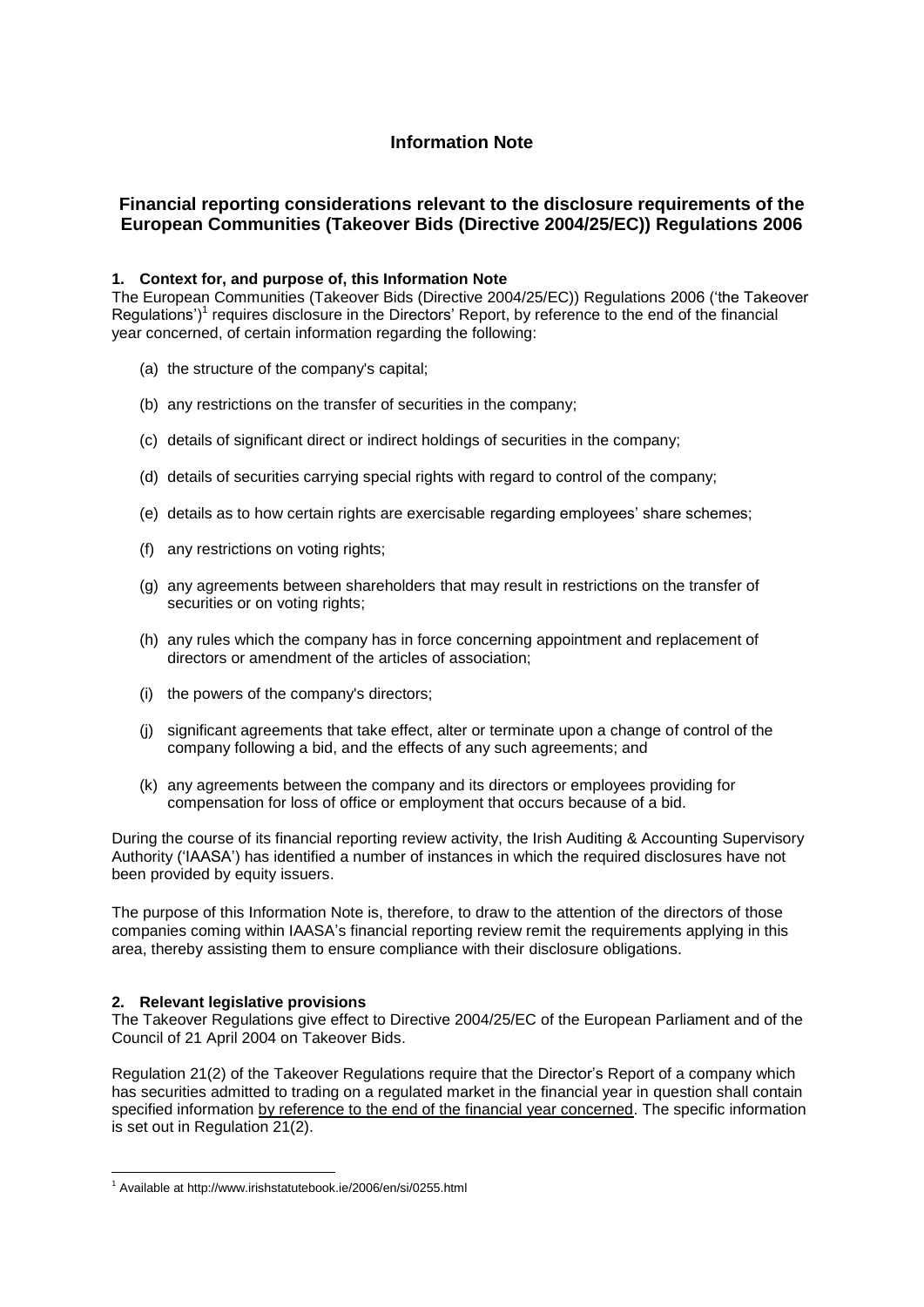The text of Regulation 21 is reproduced in the Appendix to this Information Note for ease of reference.

The disclosures required by the Takeover Regulations are in addition to disclosures mandated by, for example, the Main Securities Market Listing Rules and Admission to Trading Rules<sup>2</sup> (12 December, 2011) of the Irish Stock Exchange.

#### **3. Findings and remediating action taken on foot of IAASA's findings**

As stated above, IAASA has identified a number of instances in which disclosures required by the Takeover Regulations have not been provided in equity issuers' annual reports.

Consequent upon correspondence between IAASA and the relevant issuers' directors, the directors concerned have provided undertakings to IAASA to provide the required disclosures in future annual reports.

#### **IRISH AUDITING & ACCOUNTING SUPERVISORY AUTHORITY 16 MAY, 2012**

**.** 

 $^2$  Available at http://www.ise.ie/ISE\_Regulation/Publications\_/Listing\_Rules\_.pdf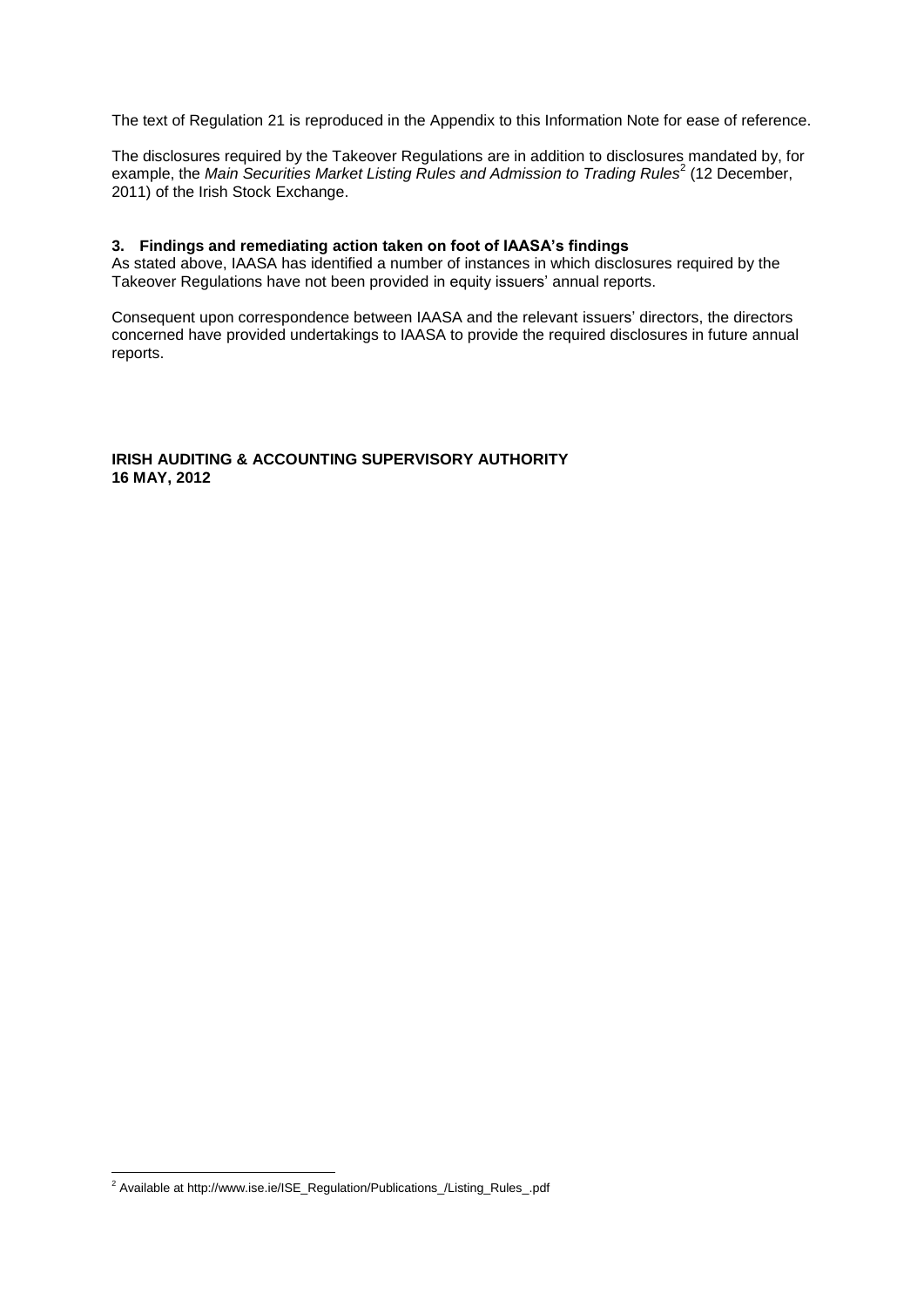#### **Regulation 21 of the European Communities (Takeover Bids (Directive 2004/25/EC)) Regulations 2006**

- **21.** (1) The report, pursuant to section 158 of the Companies Act 1963, of the directors of a company which had securities admitted to trading on a regulated market in the financial year in question, shall contain, in addition to the information specified in that section, section 13 of the Companies (Amendment) Act 1986, the European Communities (International Financial Reporting Standards and Miscellaneous Amendments) Regulations 2005 (S.I. No. 116 of 2005) and any other enactment, the information specified in paragraph (2).
	- (2) The information mentioned in paragraph (1) is full information, by reference to the end of the financial year concerned, on the following matters –
		- (a) the structure of the company's capital, including in particular  $-$ 
			- (i) the rights and obligations attaching to the shares or, as the case may be, to each class of shares in the company, and
			- (ii) where there are two or more such classes, the percentage of the total share capital represented by each class,
		- (b) any restrictions on the transfer of securities in the company, including in particular
			- (i) limitations on the holding of securities, and
			- (ii) requirements to obtain the approval of the company, or of other holders of securities in the company, for a transfer of securities,
		- (c) to the extent not already required to be disclosed pursuant to section 67 or 91 of the Companies Act 1990, in the case of each person with a significant direct or indirect holding of securities in the company, such details as are known to the company of –
			- (i) the identity of the person,
			- (ii) the size of the holding, and
			- (iii) the nature of the holding,
		- (d) in the case of each person who holds securities carrying special rights with regard to control of the company –
			- (i) the identity of the person, and
			- (ii) the nature of the rights,
		- (e) where
			- (i) the company has an employees' share scheme, and
			- (ii) shares to which the scheme relates carry rights with regard to control of the company that are not exercisable directly by the employees,

how those rights are exercisable,